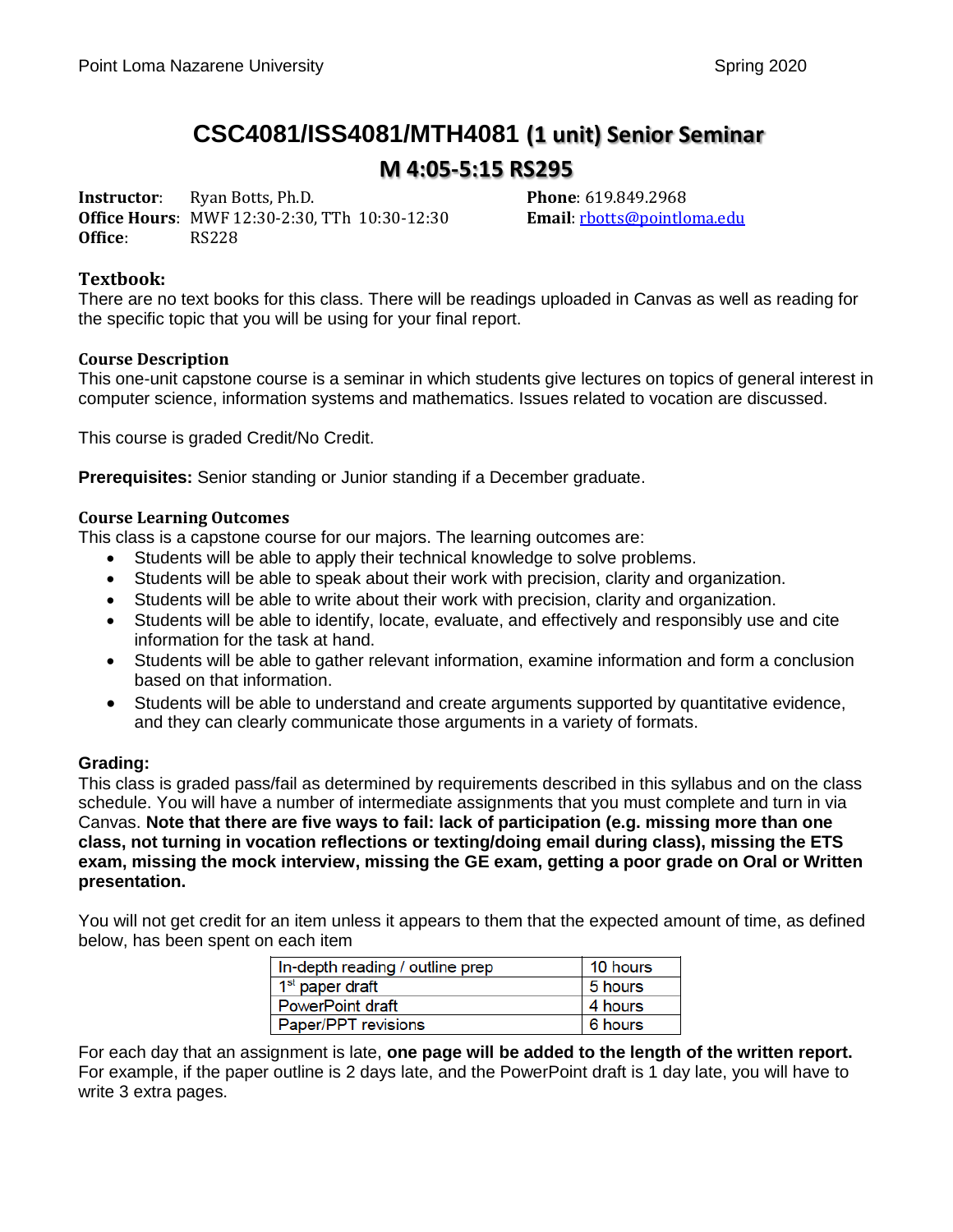### Point Loma Nazarene University Spring 2020

The rubrics use a 1-4 grading scale with 4 being a high score. You will not pass if you receive an average of less than 2.5 on either your written report or your oral report. You can see the rubrics at the end of this document.

### **General Education Exam:**

As per the assessment requirements of the school, a GE exam will be administered in an effort to determine how well our GE classes have met PLNUs objectives. The date is **March 2nd**. Should you be absent on this date, you will have to take the exam at another time. **Class will be from 4:00-5:30 on that day.** 

#### **ETS Exam:**

The two hour ETS field exam will be given as a mid-term for the course. This exam covers a wide range of topics from your four years of course work. CS majors will take the CS exam, Math majors will take the Math exam and IS majors will take the Peregrin exam for IS. **Please note that the class will meet until 6:00 on April 20, the day of the exam** and food will be provided, however free puppies will not**.** If you do not take an exam, this is grounds for failing the class. Late exams may be taken only by prior arrangement or with a documented emergency. I must participate in the decision for you to miss the exam; this means that you need to phone me before missing the exam.

#### **Writing About Vocation:**

You will be given a weekly reading assignment from one of the two texts on vocation. Along with that reading you will be given a list of questions for reflection. Your responses to those comments are due at **11:00 p.m. on the Friday night before the next class** (see schedule for the readings). Inadequate participation in written assignments could lead to a failing grade.

**Mock Interviews:** Everyone in the class will be expected to schedule a mock interview and resume review through the Office of Strengths and Vocation (OSV). Details will be handed out in class. **Senior Seminar Written and Oral Report:** 

Near the start of the semester you will work with a faculty member in your major to select a topic for giving a written (min 9 pages including abstract, bibliography, and table of contents) and an oral (10 minutes + 3 minutes for questions) report. This should be done using technology and terminology standard to your discipline. The reports will be scored by faculty using rubrics (which is attached to the end of this syllabus). Your topic must include things that you have learned outside of regular coursework.

You may report on your honors thesis, your service learning project, your internship, or a topic from your discipline that you want to learn more about. If the report is based on work done with a group, you must do your own unique presentation and report. The material must not overlap substantially with material presented by others in the class. It may be necessary to do additional work or to concentrate on different aspects of your project. Be sure to discuss this with your advisor before working on your report or presentation.

### **Written Report Instructions**:

You will be writing a paper of at least 9 pages in length (including abstract, bibliography, and table of contents). Please be sure to pay attention to all of the critical elements of a well written paper:

- Clear structure that includes and abstract, table of contents, clear sections, a summary/conclusion and a bibliography)
- A clear statement at the beginning of the paper about the main topic covered by the paper
- Carefully crafted language
- Good transitions between sections
- Appropriate grammar and spelling
- Do not use the first person in writing the paper, good scientific writing is always in the third person. Your paper should not read like a summer travel log.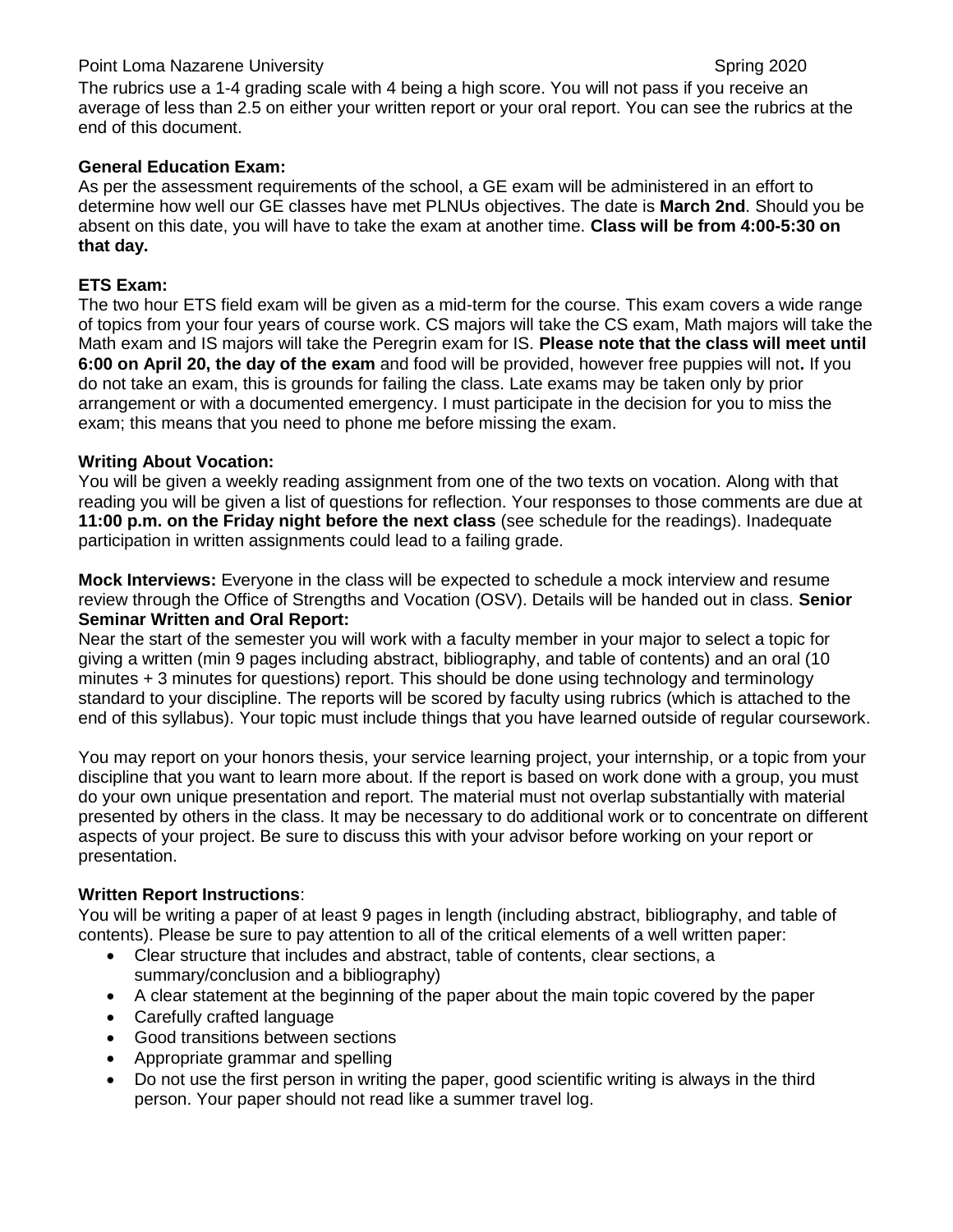Point Loma Nazarene University Spring 2020 Spring 2020

- Careful use of references to support your points. Ideas should be attributed and references should be quoted or cited in the body of the paper as appropriate and there should be a link between the citation and the bibliography (pick one style and stick with it - MLA or APA is fine).
- You should not just report the ideas of others but should synthesize them to draw your own conclusions.

Before you turn in your paper, look at the Written Report rubrics and verify that you have covered all topics.

Note that your paper will be discussed in class with your advisor. You should make adjustments to your paper based on that input.

What to turn in: Your final paper and your self-assessment of your own work using the Written Report Rubrics should be turned in via Canvas.

### **Oral Presentation Instructions**:

You will give a 13 minute presentation on your topic in class (10 minutes of presentation and 3 minutes for questions). Here are some important things to keep in mind:

- You should focus on extracting the most relevant information from your paper for the presentation.
- 15 minutes is a much shorter period of time than you imagine, practice repeatedly and time yourself.
- Project your slides in a classroom and stand at the back of the room. Can you see all important graphics and figures? If not, make the text larger.
- Find ways to engage the class. Have them do an activity, answer a question, make a guess about and example, etc.
- You should not read your slides during the presentation. You should be familiar with the material and the order of the slides so that you can make eye contact with the class. Practice, practice, practice.
- While you are practicing, have someone record you using a phone or camera. When you look at yourself talking you will gain some insights about good and bad habits and can prepare your final talk accordingly.
- Empty your pockets…. One of the most annoying tics that people display when giving a talk is rattling keys, change, etc. in their pockets. Remove the temptation.

Be sure to take a look at the Oral Presentation Rubric before you give your presentation. The rubric will guide you in making sure that your slides are well prepared and that you are ready to talk to a group.

What to turn in: A final printed copy of your PowerPoint slides via Canvas.

### **Attendance Policy**

Attendance is expected at each class session. In the event of an absence you are responsible for the material covered in class and the assignments given that day. Here is the university's stated policy on attendance:

Regular and punctual attendance at all classes is considered essential to optimum academic achievement. If the student is absent from more than 10 percent of class meetings, the faculty member can file a written report which may result in de-enrollment. If the absences exceed 20 percent, the student may be deenrolled without notice until the university drop date or, after that date, receive the appropriate grade for their their work and participation. See [https://catalog.pointloma.edu/content.php?catoid=35&navoid=2136#Class\\_Attendance](https://catalog.pointloma.edu/content.php?catoid=35&navoid=2136#Class_Attendance) in the Undergraduate Academic Catalog.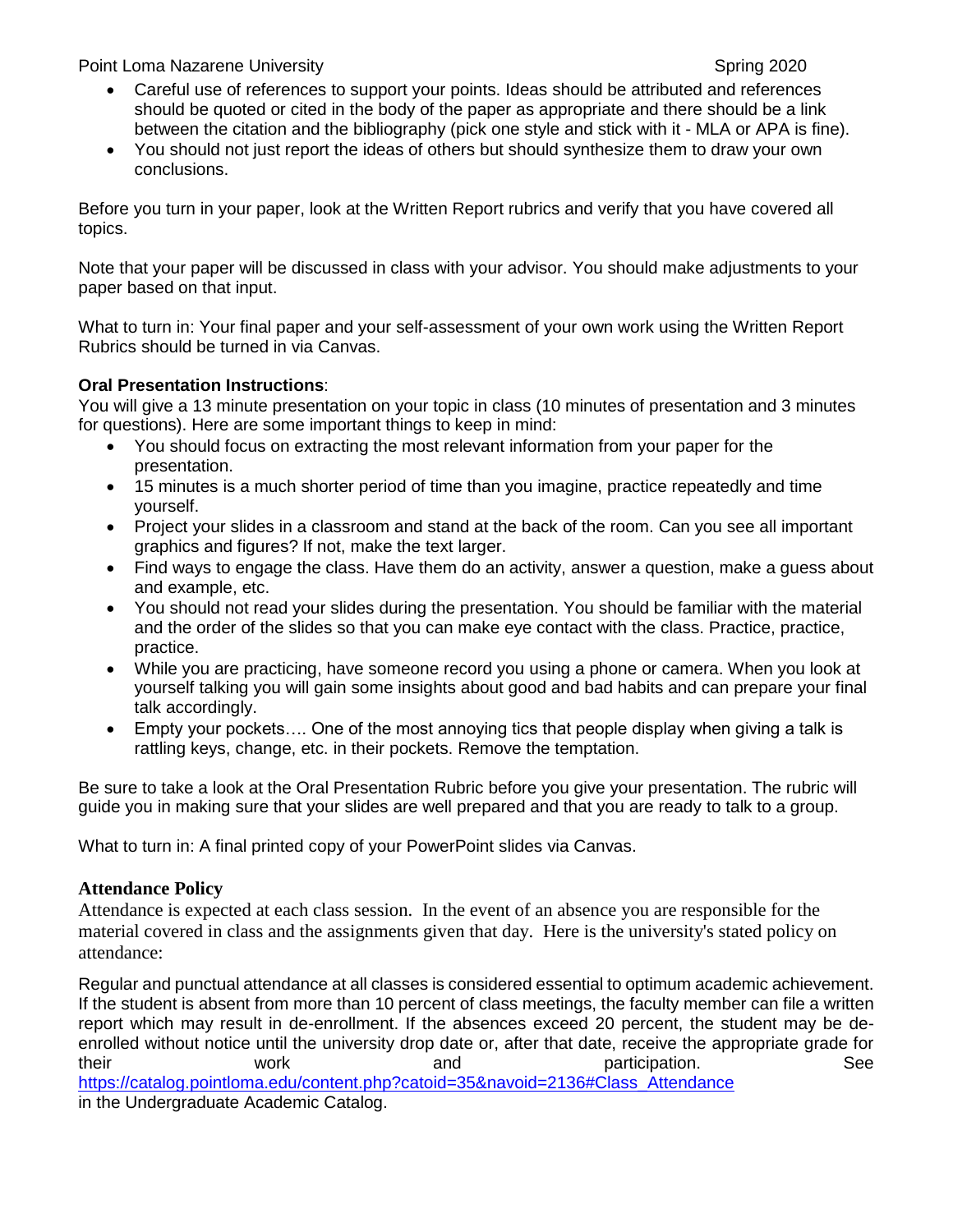#### Point Loma Nazarene University Spring 2020 Spring 2020

If you miss 10% of the class, you will receive a warning. If you miss 20% of the class, you will be automatically de-enrolled.

#### **Class Enrollment:**

It is the student's responsibility to maintain his/her class schedule. Should the need arise to drop this course (personal emergencies, poor performance, etc.), the student has the responsibility to follow through (provided the drop date meets the stated calendar deadline established by the university), not the instructor. Simply ceasing to attend this course or failing to follow through to arrange for a change of registration (drop/add) may easily result in a grade of F on the official transcript.

#### **Academic Accommodations:**

While all students are expected to meet the minimum standards for completion of this course as established by the instructor, students with disabilities may require academic adjustments, modifications or auxiliary aids/services. At Point Loma Nazarene University (PLNU), these students are requested to register with the Disability Resource Center (DRC), located in the Bond Academic Center. [\(DRC@pointloma.edu](mailto:DRC@pointloma.edu) or 619-849-2486). The DRC's policies and procedures for assisting such students in the development of an appropriate academic adjustment plan (AP) allows PLNU to comply with Section 504 of the Rehabilitation Act and the Americans with Disabilities Act. Section 504 (a) prohibits discrimination against students with special needs and guarantees all qualified students equal access to and benefits of PLNU programs and activities. After the student files the required documentation, the DRC, in conjunction with the student, will develop an AP to meet that student's specific learning needs. The DRC will thereafter email the student's AP to all faculty who teach courses in which the student is enrolled each semester. The AP must be implemented in all such courses.

If students do not wish to avail themselves of some or all of the elements of their AP in a particular course, it is the responsibility of those students to notify their professor in that course. PLNU highly recommends that DRC students speak with their professors during the first two weeks of each semester about the applicability of their AP in that particular course and/or if they do not desire to take advantage of some or all of the elements of their AP in that course.

#### **Academic Honesty:**

Students should demonstrate academic honesty by doing original work and by giving appropriate credit to the ideas of others. Academic dishonesty is the act of presenting information, ideas, and/or concepts as one's own when in reality they are the results of another person's creativity and effort. A faculty member who believes a situation involving academic dishonesty has been detected may assign a failing grade for that assignment or examination, or, depending on the seriousness of the offense, for the course. Faculty should follow and students may appeal using the procedure in the university Catalog. See [https://catalog.pointloma.edu/content.php?catoid=35&navoid=2136#Academic\\_Honesty](https://catalog.pointloma.edu/content.php?catoid=35&navoid=2136#Academic_Honesty) for definitions of kinds of academic dishonesty and for further policy information.

### **Copyright Protected Materials**

Point Loma Nazarene University, as a non-profit educational institution, is entitled by law to use materials protected by the US Copyright Act for classroom education. Any use of those materials outside the class may violate the law.

### **Credit Hour**

In the interest of providing sufficient time to accomplish the stated course learning outcomes, this class meets the PLNU credit hour policy for a 1 unit class delivered over 15 weeks. Specific details about how the class meets the credit hour requirements can be provided upon request.

#### **Point Loma Nazarene University Mission**

Point Loma Nazarene University exists to provide higher education in a vital Christian community where minds are engaged and challenged, character is modeled and formed, and service is an expression of faith. Being of Wesleyan heritage, we strive to be a learning community where grace is foundational, truth is pursued, and holiness is a way of life.

### **Department Mission**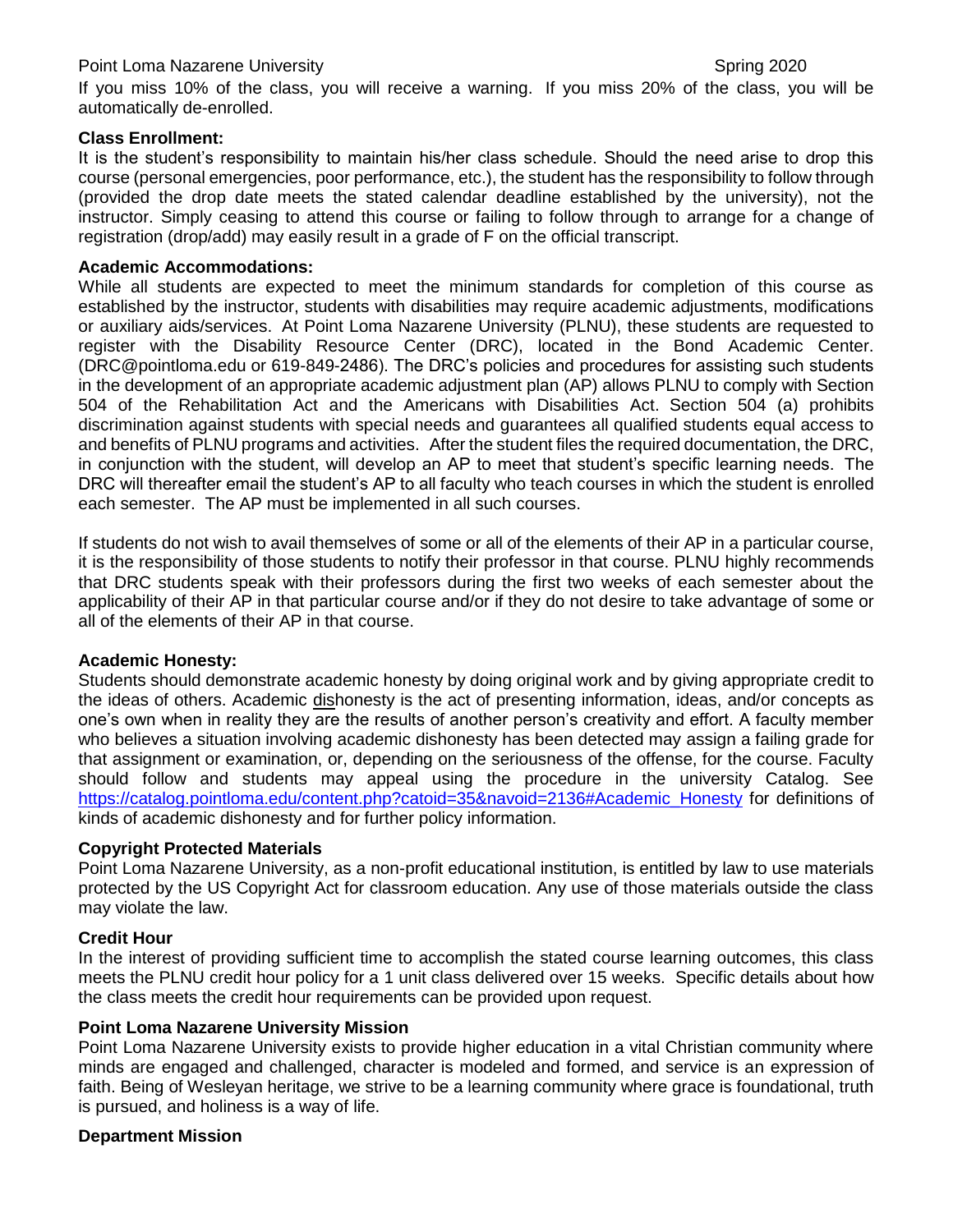### Point Loma Nazarene University Spring 2020

The Mathematical, Information, and Computer Sciences department at Point Loma Nazarene University is committed to maintaining a curriculum that provides its students with the tools to be productive, the passion to continue learning, and Christian perspectives to provide a basis for making sound value judgments.

#### **Final Exam: Monday May 4 4:30-7:00 pm**

The final exam date and time is set by the university at the beginning of the semester and may not be changed by the instructor. This schedule can be found on the university website and in the course calendar. No requests for early examinations will be approved. Only in the case that a student is required to take three exams during the same day of finals week, is an instructor authorized to consider changing the exam date and time for that particular student. We will meet at the final exam time for a "summative experience."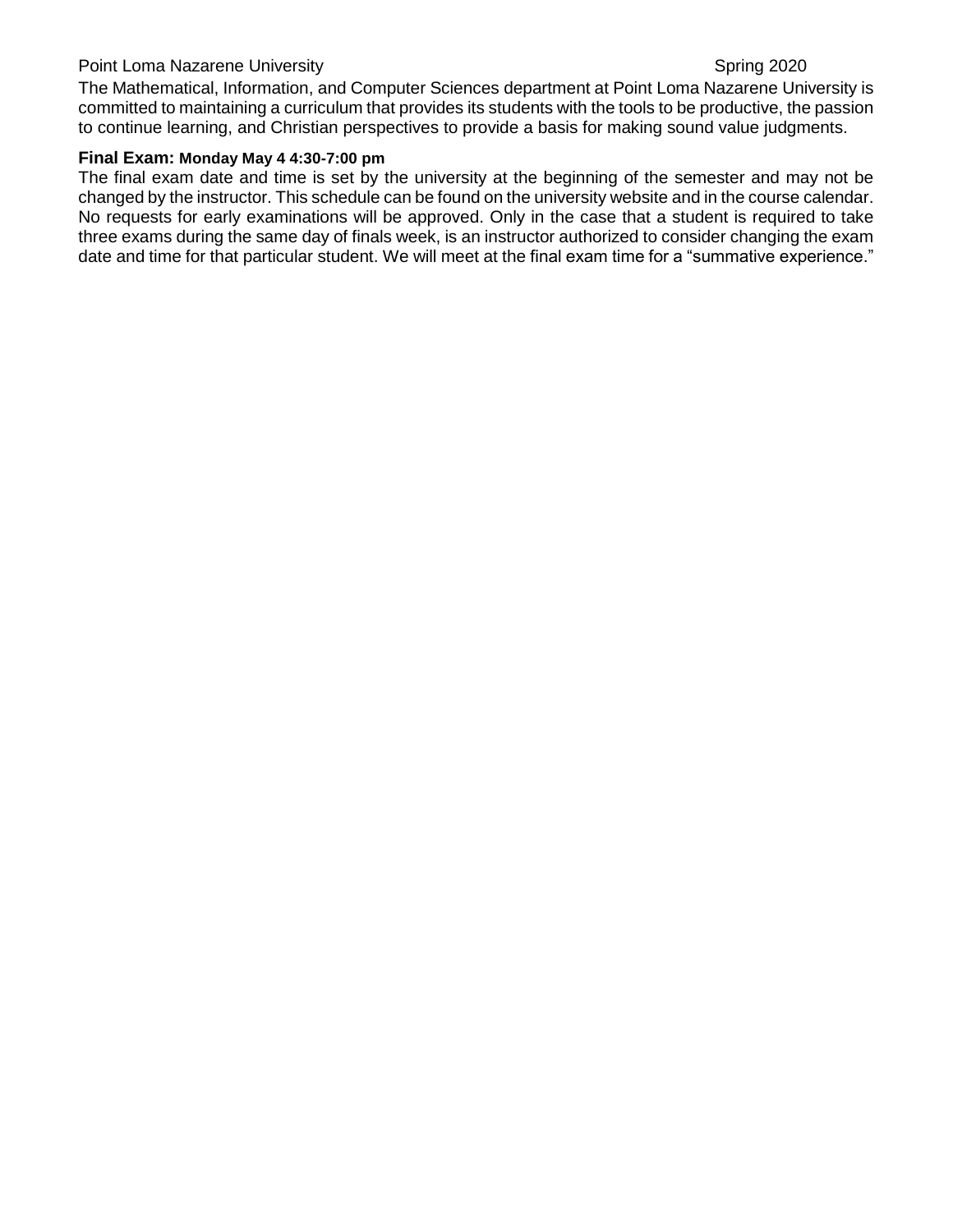Point Loma Nazarene University **Spring 2020** 

| <b>Week</b>    | Monday - Topic and assignment due              | <b>Friday - Assignments Due</b>                  |
|----------------|------------------------------------------------|--------------------------------------------------|
| 1              | Jan 14 (Tuesday)                               | Jan 17                                           |
|                | Orientation                                    | <b>Syllabus Quiz</b>                             |
|                |                                                | Report Topic + Advisor suggestions               |
| $\overline{2}$ | <b>Jan 20</b>                                  | Jan 24                                           |
|                | <b>MLK Day No classes</b>                      | Reflections on first Vocation reading            |
| 3              | Jan 27                                         | Jan 31                                           |
|                | <b>Resume Discussion</b>                       | Reflections from second Vocation reading         |
|                | Student introductions                          | Resume draft                                     |
|                |                                                | Cover Letter draft                               |
| 4              | Feb <sub>3</sub>                               | Feb 7                                            |
|                | <b>Vocation Discussion</b>                     | Reflections on third Vocation reading            |
|                | Peer review of resume/cover letter             | Outline for final report draft #1                |
|                | Sign up for Mock Interviews                    |                                                  |
| 5              | Feb <sub>10</sub>                              | Feb 14                                           |
|                | <b>Vocation Discussion</b>                     | Reflections on fourth Vocation reading           |
|                | Faculty Advisors: Resume review and written    | <b>Final Resume</b>                              |
|                | report outline review                          | <b>Final Cover Letter</b>                        |
|                |                                                | Outline for final report draft #2                |
| 6              | Feb 17                                         | Feb <sub>21</sub>                                |
|                | <b>Vocation Discussion</b>                     | Reflections on fifth Vocation reading            |
|                | Peer Review of Written Report Outline          | Final Outline for final report due               |
|                | Presentation dates determined                  |                                                  |
| $\overline{7}$ | Feb 24                                         | Feb <sub>28</sub>                                |
|                | Mock interviews with OSV                       | No vocation reading this week.                   |
|                |                                                | Reflection on Mock interview                     |
| 8              | Mar 2                                          | Mar <sub>6</sub>                                 |
|                | <b>GE Test</b>                                 | Reflections on sixth Vocation reading            |
|                | <b>Class from 4:00-5:30 PM</b>                 | Written Report draft #1 due                      |
|                |                                                | Power Point draft #1 due                         |
| 9              | Mar 9                                          | <b>Mar 13</b>                                    |
|                | Spring Break - no class                        | Spring break                                     |
| 10             | <b>Mar 16</b>                                  | Mar 20                                           |
|                | <b>Vocation Discussion</b>                     | Reflections on seventh Vocation reading          |
|                | Faculty Advisors: Written report and PPT draft | Written Report draft #2 due                      |
|                | review                                         | PowerPoint draft #2 due                          |
| 11             | Mar 23                                         | <b>Mar 27</b>                                    |
|                | <b>Vocation Discussion</b>                     | No vocation reading this week.                   |
|                | 4 Students Present                             |                                                  |
| 12             | March 30                                       | April 3                                          |
|                | 4 Students Present                             | No reading this week                             |
|                |                                                | Final Written Report Due                         |
|                |                                                | Self-Evaluation with Written Presentation Rubric |
| 13             | Apr 6                                          | Apr 10                                           |
|                | <b>Vocation Discussion</b>                     | No vocation reading this week.                   |
|                | 4 Students Present                             |                                                  |
| 14             | Apr 13                                         | Apr 17                                           |
|                | <b>Easter Break- No class</b>                  | Reflections from eighth Vocation reading         |
|                |                                                |                                                  |
| 15             | Apr 20                                         | Apr 24                                           |
|                | <b>ETS Exam</b>                                | No vocation reading this week.                   |
|                | Class from 4:00-6:00 tonight with pizza        |                                                  |
| 16             | Apr 27                                         | May 1                                            |
|                | 4 Students Present                             | <b>Final Vocation Questions</b>                  |
|                |                                                | Final PowerPoint due                             |
| 17             | Final Exam: Monday May 4 4:30-7:00 pm          |                                                  |
|                | <b>Class Dinner</b>                            |                                                  |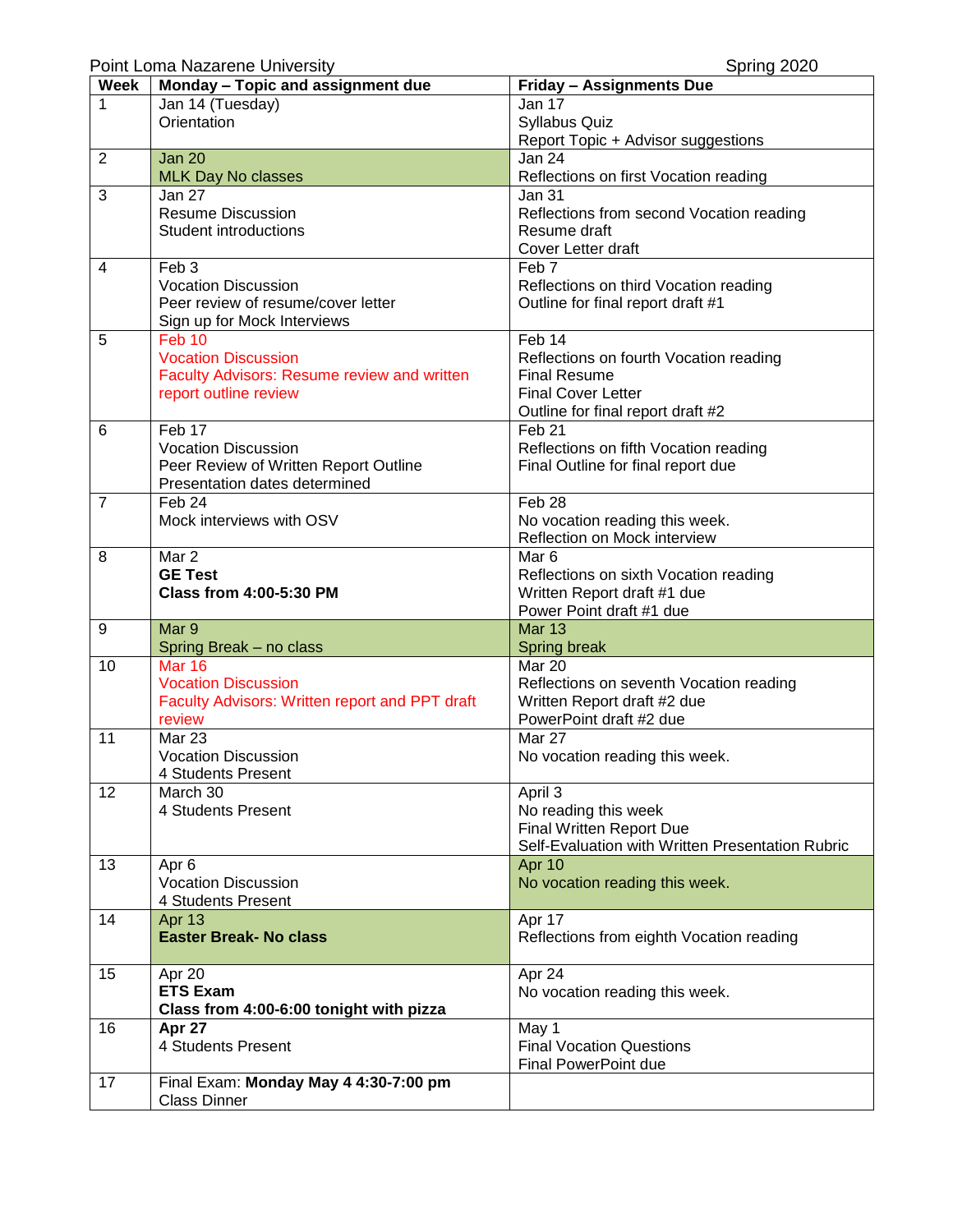### **Written Report Rubric**

| <b>Criteria</b>                             | Outstanding |                                                                                                       | <b>High Satisfactory</b> |                                                                                         | <b>Low Satisfactory</b> |                                                                                             | <b>Unsatisfactory</b> |                                                                           |
|---------------------------------------------|-------------|-------------------------------------------------------------------------------------------------------|--------------------------|-----------------------------------------------------------------------------------------|-------------------------|---------------------------------------------------------------------------------------------|-----------------------|---------------------------------------------------------------------------|
|                                             | $\Box$      | Multiple references from distinct<br>reputable sources                                                | $\Box$                   | Most references from distinct<br>reputable sources                                      | $\Box$                  | Some references from reputable<br>sources                                                   | $\Box$                | No bibliography or all references<br>from untrusted sites on the internet |
| Bibliography and<br>supporting<br>documents | $\Box$      | References cited in the body of<br>the document                                                       | $\Box$                   | Some citation of references in the<br>body of the document                              | $\Box$                  | Limited citation of references in the<br>body of the document                               | □                     | No citation of references in the<br>body of the document                  |
|                                             | $\Box$      | Conveys a central theme with all<br>ideas connected, arrangement<br>of ideas clearly related to topic | $\Box$                   | Conveys a central idea or topic<br>with some ideas connected to the<br>topic            | $\Box$                  | Attempts to focus on an idea or<br>topic with many ideas not<br>connected to the topic      | $\Box$                | Has little or no focus on central<br>idea or topic                        |
|                                             | $\Box$      | Clear introduction, body (with<br>sections), and conclusion<br>includes summary and closure           | $\Box$                   | Includes introduction, body and<br>conclusion                                           | □                       | Introduction, body, conclusion<br>detectable but not clear                                  | □                     | Introduction, body or conclusion<br>absent                                |
| Organization                                | $\Box$      | Includes both an abstract and<br>table of contents                                                    | $\Box$                   | Includes abstract and table of<br>contents (one partial and one<br>complete)            | $\Box$                  | Includes partial abstract and partial<br>table of contents                                  | □                     | No abstract or table of contents                                          |
|                                             | $\Box$      | No use of first- person tense                                                                         | $\Box$                   | Few uses of the first-person tense                                                      | $\Box$                  | Several uses of the first- person<br>tense                                                  | □                     | Written in first-person tense                                             |
| Grammar and<br>spelling                     | $\Box$      | No grammatical or spelling<br>errors                                                                  | $\Box$                   | Few grammatical and spelling<br>errors                                                  | $\Box$                  | Some grammatical and spelling<br>errors                                                     | $\Box$                | Many grammatical and spelling<br>errors                                   |
|                                             | □           | Appropriately synthesizes<br>information from multiple distinct<br>sources                            | $\Box$                   | Synthesis of information from at<br>least three distinct sources                        | □                       | Synthesis of information from at<br>least two distinct sources                              | □                     | Summary reporting of information<br>without synthesis                     |
| Depth of information                        | $\Box$      | Draws conclusions and personal<br>insights from synthesis                                             | $\Box$                   | At least two personal insights or<br>conclusions stated                                 | □                       | At least one personal insight or<br>conclusion stated                                       | □                     | No personal insights                                                      |
|                                             | $\Box$      | Has the minimum number of<br>pages including penalty pages;<br>subject coverage is excellent          | $\Box$                   | Has the minimum number of pages<br>including penalty pages; subject<br>coverage is good | □                       | Has the minimum number of pages<br>including penalty pages; subject<br>coverage is adequate | □                     | Does not have the minimum<br>number of pages including penalty<br>pages   |
|                                             | $\Box$      | Sentences flow                                                                                        | $\Box$                   | Good sentence structure                                                                 | $\Box$                  | Occasional poor sentence<br>structure                                                       | $\Box$                | Frequent poor sentence structure                                          |
|                                             | $\Box$      | Smooth transitions between<br>paragraphs                                                              | □                        | Adequate transitions between<br>paragraphs                                              | $\Box$                  | Transitions between paragraphs<br>unclear                                                   | $\Box$                | Lacked transitions between<br>paragraphs                                  |
| Clarity of writing                          | $\Box$      | Any and all terms and acronyms<br>are defined                                                         | $\Box$                   | Most terms and acronyms are<br>defined                                                  | $\Box$                  | Some terms and acronyms are<br>defined                                                      | □                     | Many terms and acronyms are<br>undefined                                  |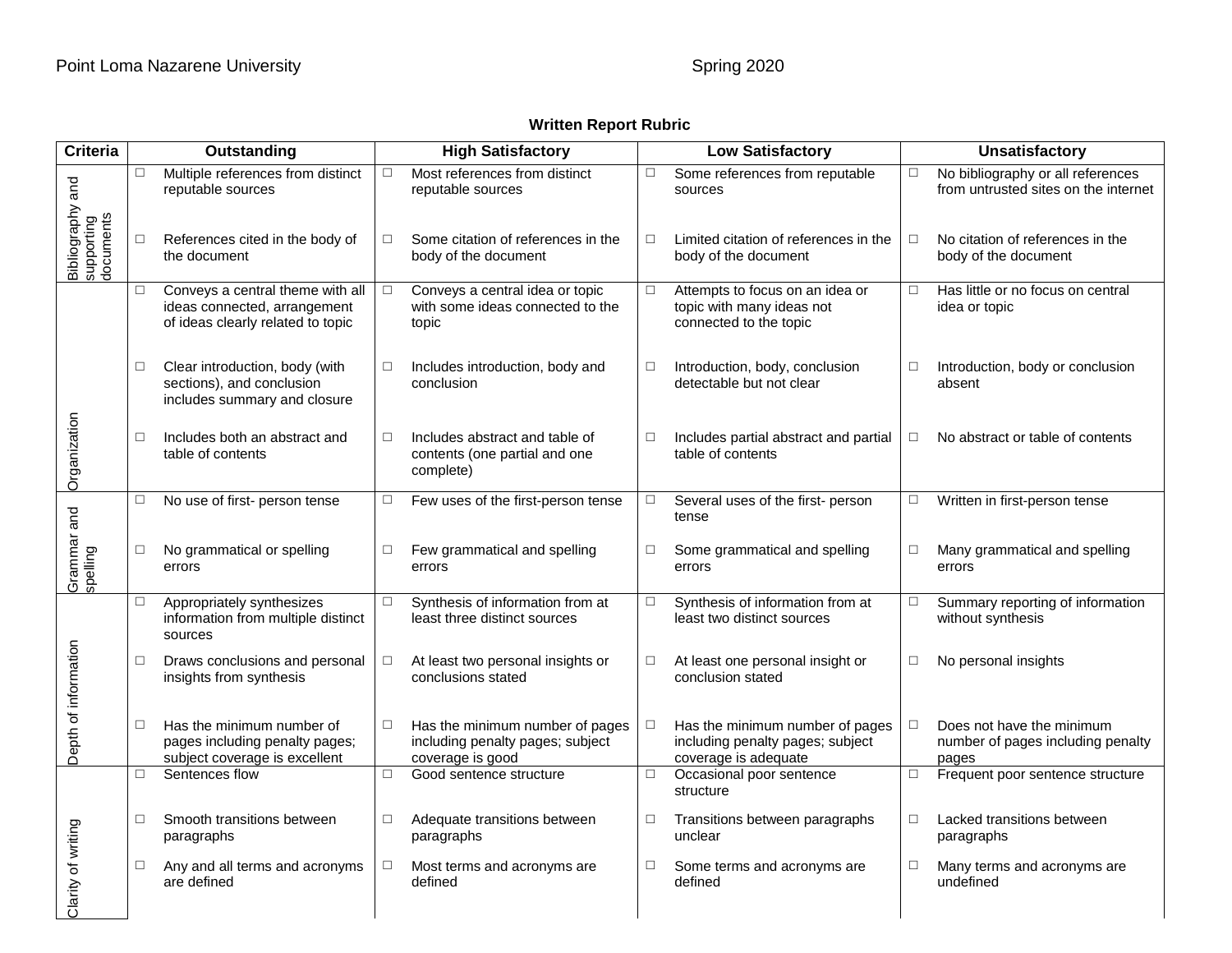#### Point Loma Nazarene University Spring 2020 □ Provides evidence to support points □ Lacks support for some points □ Spring 2020<br>□ Provides minimal support for points □ Ideas not supported

## **Oral Presentation Rubric Update (4/12/17)**

| <b>Criteria</b>                      | Outstanding |                                                                                                                        | <b>High Satisfactory</b> |                                                                              | <b>Low Satisfactory</b> |                                                                                      | <b>Unsatisfactory</b> |                                                                                        |
|--------------------------------------|-------------|------------------------------------------------------------------------------------------------------------------------|--------------------------|------------------------------------------------------------------------------|-------------------------|--------------------------------------------------------------------------------------|-----------------------|----------------------------------------------------------------------------------------|
| Command of<br>background<br>material | П           | Clearly knows material and<br>key facts by memory                                                                      | П                        | Clearly knows key facts with a<br>few memory slips                           | $\Box$                  | Reads some information;<br>knows some facts from memory                              | $\Box$                | Reads sentences from slides                                                            |
|                                      | $\Box$      | Expands on PPT slides                                                                                                  | $\Box$                   | Some expansion on PPT slides                                                 | $\Box$                  | No expansion of PPT slide<br>content                                                 | $\Box$                | Dependent on notes                                                                     |
|                                      | □           | Content appropriate for<br>audience                                                                                    | П                        | Partial audience adaptation of<br>content                                    | $\Box$                  | Little audience adaptation of<br>content                                             | $\Box$                | Lacks audience adaptation of<br>content                                                |
|                                      | $\Box$      | Clear and concise outline                                                                                              | $\Box$                   | Clear outline                                                                | П                       | Some sense of outline                                                                | $\Box$                | No clear outline                                                                       |
| Organization                         | □           | Relevant graphics and key text<br>items on slides                                                                      |                          | Too much information on slides<br>(not concise)                              | $\Box$                  | Too much detailed information<br>on slides                                           | $\Box$                | Slides are in paragraphed; too<br>much detailed information on<br>one slide            |
|                                      | П           | Presentation is between 10-15<br>minutes                                                                               | П                        | Presentation 1 minute outside<br>of the range (10-15 minutes)                | $\Box$                  | Presentation 2 minutes outside<br>of the range (10-15 minutes)                       | $\Box$                | Presentation 3 minutes outside<br>of the range (10-15 minutes)                         |
|                                      | П           | Clearly has practiced several<br>times; smooth transitions                                                             | $\Box$                   | Has practiced but transitions<br>are not smooth                              | $\Box$                  | Has practiced presentation but<br>cannot verbally make<br>transitions between slides | $\Box$                | Clearly did not practice<br>presentation; Does not<br>anticipate content of next slide |
|                                      | П           | Engages audience in content<br>multiple time and engagement<br>is well connected to talk<br>(questions, examples, etc) | $\Box$                   | Engages audience at least<br>twice in content (questions,<br>examples, etc.) | $\Box$                  | Audience engagement at least<br>once with content (questions,<br>examples, etc.)     | $\Box$                | No audience involvement                                                                |
|                                      | □           | Free of disfluencies (ah, uhm)                                                                                         | $\Box$                   | A few disfluencies (ah, umh, er)                                             | □                       | Many disfluencies (ah, umh, er)                                                      | $\Box$                | Disfluencies (ah, umh, er)<br>detract from presentation                                |
|                                      | $\Box$      | Is clearly heard in the room<br>and makes an uses inflection<br>for emphasis                                           | П                        | Can be understood most of the<br>time and uses some inflection               | $\Box$                  | Can sometimes be understood<br>and uses little inflection                            | $\Box$                | Can not be heard and/or<br>speaks in a monotone                                        |
| Oral Presentation skills             | □           | Engaged audience through<br>eye contact                                                                                | П                        | Some engagement of audience<br>through eye contact                           | $\Box$                  | Infrequent eye contact                                                               | $\Box$                | Little audience awareness or<br>eye contact                                            |
|                                      | П           | Engaged audience through<br>gestures                                                                                   | П                        | Some engagement of audience<br>through gestures                              | $\Box$                  | Distracting gestures or<br>mannerisms                                                | $\Box$                | Frequent distracting gestures or<br>mannerisms                                         |
| Use of<br>Present<br>ation           | $\Box$      | PPT background is matched<br>to content, legible font,<br>seamless transitions                                         | П                        | Appropriate PPT slide<br>backgrounds, transitions & font                     | $\Box$                  | <b>Distracting PPT slide</b><br>backgrounds and transitions,<br>font hard to read    | $\Box$                | No attention given to PPT slide<br>backgrounds and transitions,<br>font illegible      |